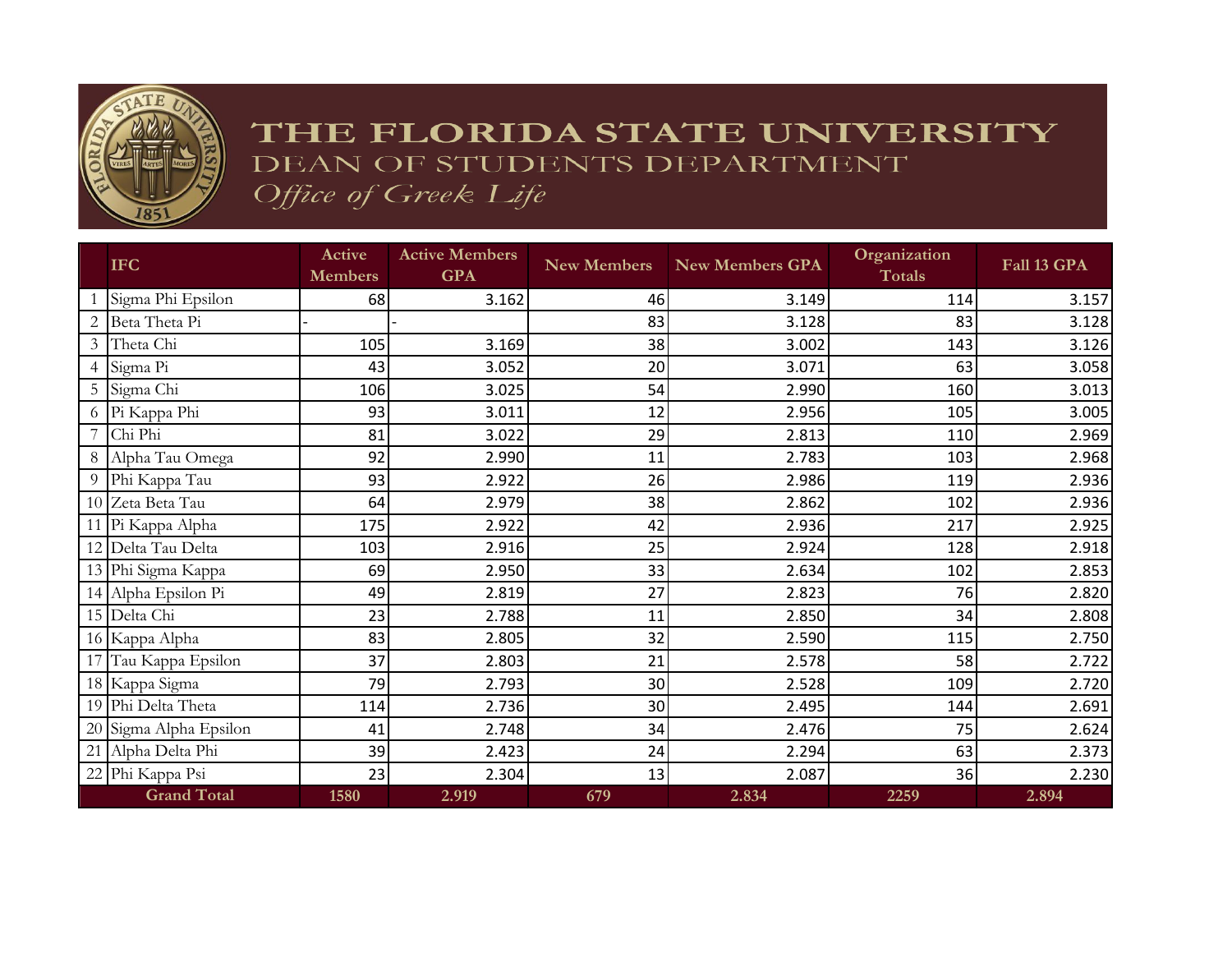| <b>MGC</b>            | Active<br><b>Members</b> | <b>Active Members</b><br><b>GPA</b> | <b>New Members</b> | <b>New Members GPA</b> | Organization<br>Totals | Fall 13 GPA |
|-----------------------|--------------------------|-------------------------------------|--------------------|------------------------|------------------------|-------------|
| 1 Kappa Delta Chi     | 19                       | $3.143$ --                          |                    |                        | 19                     | 3.143       |
| 2 Sigma Lambda Beta   |                          | 2.281                               | 4                  | 3.275                  | h                      | 3.034       |
| 3 Sigma Beta Rho      | 12 <sub>1</sub>          | 2.988                               | 4                  | 2.841                  | 16                     | 2.946       |
| 4 Theta Nu Xi         | 11                       | $2.905$ --                          |                    | --                     | 11                     | 2.905       |
| 5 Phi Iota Alpha      |                          | $2.756$ --                          |                    | --                     |                        | 2.756       |
| 6 Lambda Theta Alpha  |                          | $2.744$ --                          |                    |                        |                        | 2.744       |
| alpha Kappa Delta Phi | 15                       | 2.656                               | 6                  | 2.880                  | 21                     | 2.718       |
| 8 Omega Phi Beta      |                          | $2.625$ --                          |                    |                        |                        | 2.625       |
| 9 Sigma Iota Alpha    |                          | $2.625$ --                          |                    |                        |                        | 2.625       |
| 10 Lambda Theta Phi   |                          | $1.792$ --                          |                    | --                     |                        | 1.792       |
| <b>Grand Total</b>    | 84                       | 2.813                               | 14                 | 2.981                  | 98                     | 2.838       |

| Iota Phi Theta<br>Sigma Gamma Rho |                 |            |                 |       |    |       |
|-----------------------------------|-----------------|------------|-----------------|-------|----|-------|
|                                   |                 |            |                 |       |    |       |
|                                   |                 |            |                 | $- -$ |    |       |
| Zeta Phi Beta                     | 10 <sup>1</sup> | $3.100$ -- |                 |       | 10 | 3.100 |
| Kappa Alpha Psi                   |                 | 3.352      | 10 <sub>l</sub> | 2.555 | 14 | 2.808 |
| Phi Beta Sigma                    |                 | $2.607$ -  |                 |       |    | 2.607 |
| Alpha Phi Alpha                   |                 | 1.740      | 15 <sub>1</sub> | 2.162 | 21 | 2.025 |
| <b>Grand Total</b>                | 29              | 2.715      | 25              | 2.320 | 54 | 2.549 |